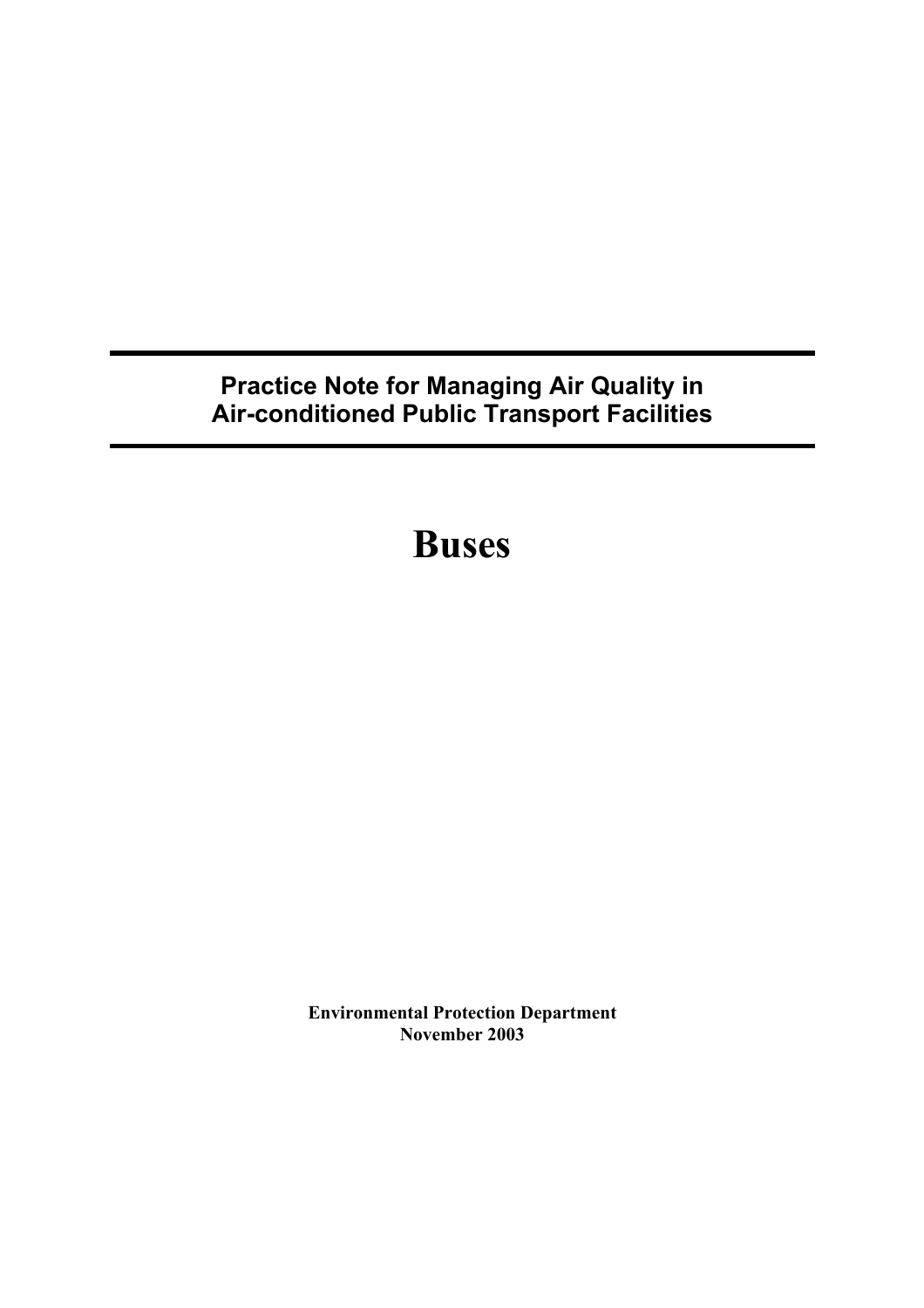#### **ENVIRONMENTAL PROTECTION DEPARTMENT**

## **PRACTICE NOTE FOR PROFESSIONAL PERSONS**

#### **Introduction**

- 1. This Practice Note provides guidelines to professional persons on the management of air quality in air-conditioned bus facilities operated within the territory of Hong Kong by the Hong Kong franchised bus companies.
- 2. The guidelines include the following:
	- (i) **Air Quality Guidelines -** controlling parameters and limits to indicate better air quality in bus facilities;
	- (ii) **Company Framework and Responsibilities** incorporation of company policies or service pledge to achieve better air quality in bus facilities;
	- (iii) **Design Considerations -** factors that should be considered in the design of bus facilities in order to achieve better air quality;
	- (iv) **Operational Practices** good practices to be followed for the achievement of better air quality in bus facilities; and
	- (v) **Monitoring, Inspection and Maintenance Requirements** sampling and maintenance to be taken to achieve and maintain better air quality in bus facilities.
- 3. Scope and Definitions
	- (i) This Practice Note provides guidelines for all air-conditioned bus facilities, covering :
		- (a) bus compartments for passengers; and
		- (b) bus stations, i.e. passenger-waiting halls or lounges.
	- (ii) "Bus facilities" in this Practice Note means "air-conditioned bus facilities".
	- (iii) Semi-confined stations are covered by Professional Persons Environmental Consultative Committee Practice Note - ProPECC PN 1/98 'Control of Air Pollution in Semi-Confined Public Transport Interchanges' prepared by Environmental Protection Department.
	- (iv) Environmental control system refers to the air-conditioning and ventilation system which sustains the intended environmental quality inside the bus facilities. All equipment and materials used in operation, maintenance and cleaning of the system are included.

#### **Air Quality Guidelines**

- 4. The number and higher density of people inside the bus facilities, and the quality of outdoor air taken into the bus facilities for the purpose of diluting pollutants influence the air quality in bus facilities. There are two major areas of concern in bus facilities:
	- (i) adequacy of ventilation, i.e. supply and quality of outdoor air; and
	- (ii) infiltration of exhaust gases into bus compartments due to short-circuiting.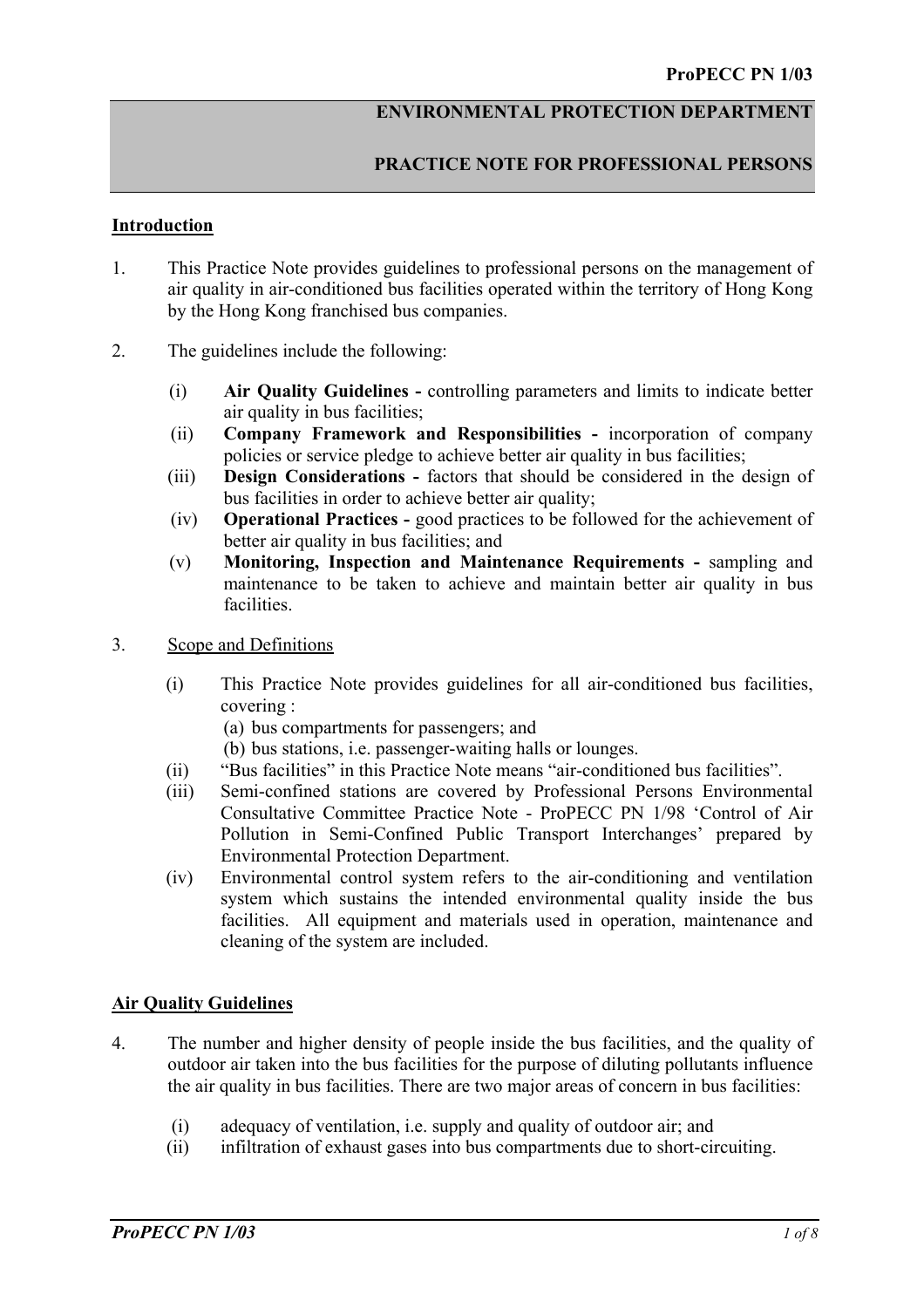- 5. Since it is difficult and resource intensive to effectively monitor the numerous air pollutants found inside bus facilities, an effective way to monitor the air quality is to measure appropriate surrogate air quality indicator(s). The choice of surrogate indicator(s) depends on many factors:
	- $(i)$  how representative they are of actual air quality;
	- (ii) ease of measurement;
	- (iii) ease of interpretation of results;
	- (iv) possibility of real-time monitoring; and
	- (v) feasibility of incorporating measurements into a schedule of routine maintenance procedures.
- 6. Carbon dioxide  $(CO_2)$  is selected as a surrogate indicator because its concentration in an indoor environment is a good indicator of the effectiveness of ventilation system and the adequacy of ventilation. As regards the infiltration of exhaust gases into bus compartments, the condition of bus bodies and components will be monitored during routine inspections by bus operators as well as during statutory vehicle examination.
- 7. To allow flexibility for bus operators and to encourage them to strive for better air quality, a set of two-level air quality guidelines is established to act as the benchmark for evaluating and assessing air quality in bus facilities. The two-level air quality guidelines are as follows:
	- Level 1 represents good air quality of a comfortable bus facility at which there is no health concern identified.
	- Level 2 represents the air quality of a bus facility at which there is no health concern identified.

The numerical values of carbon dioxide for the two-level air quality guidelines are tabulated below:

| <b>Parameter</b> | <b>Air Quality Guidelines</b><br>(Hourly average) |                                                       |
|------------------|---------------------------------------------------|-------------------------------------------------------|
|                  | <b>Level 1</b>                                    | <b>Level 2</b>                                        |
| Carbon dioxide   |                                                   | 2,500 ppm $(4,500mg/m^3)$   3,500 ppm $(6,300mg/m^3)$ |

8. Since thermal comfort will influence the perception of indoor air quality in the bus facilities, the recommended ranges of temperature and relative humidity are set out in Annex A.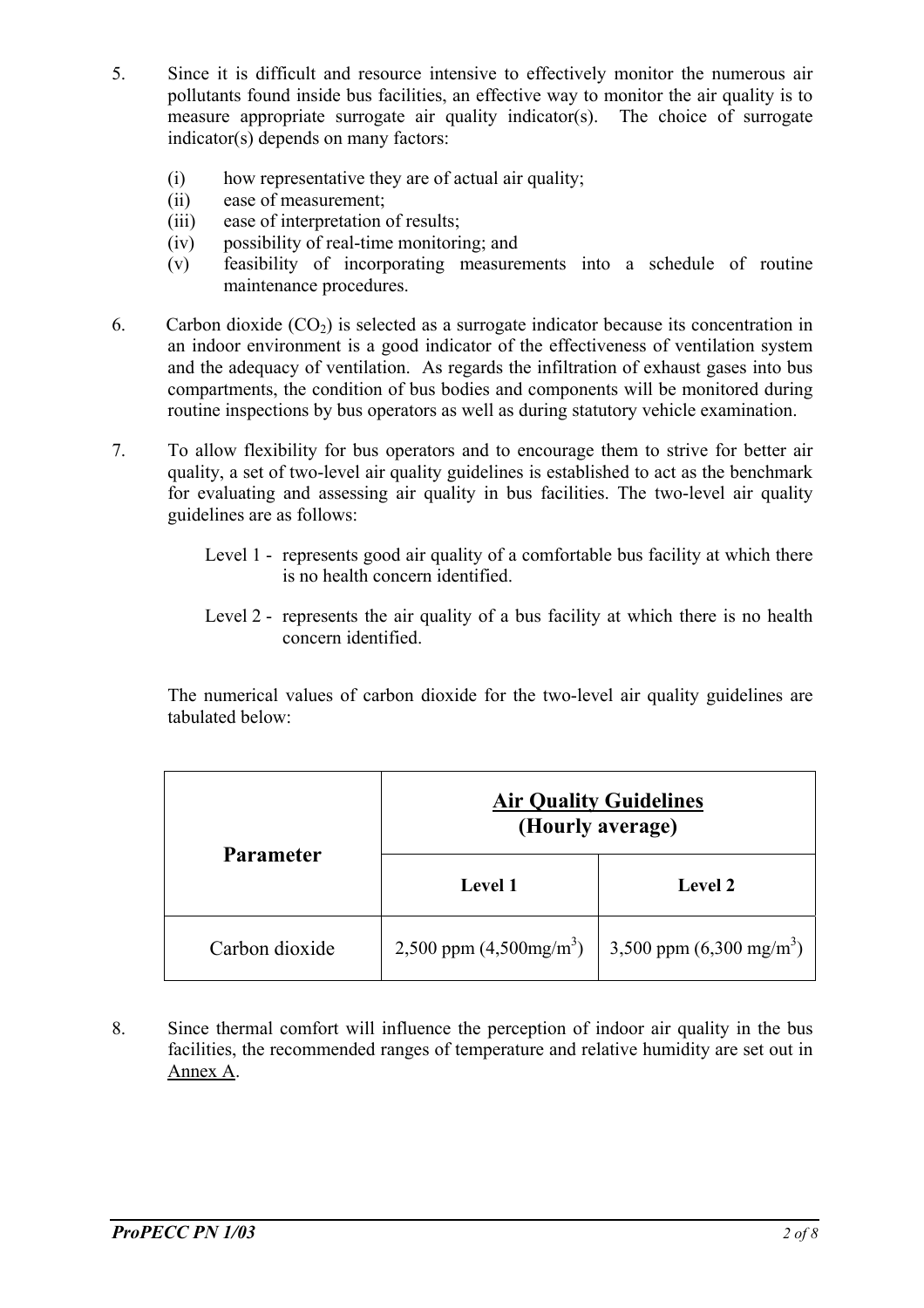## **Company Framework and Responsibilities**

- 9. Bus service providers should establish a framework and action plan to demonstrate their intention to achieve and maintain better air quality in their facilities, including but not limited to:
	- $(i)$  put up a pledge to maintain better air quality in bus facilities;
	- (ii) make known the pledge in (i) above to all employees of the company and the public;
	- (iii) set up procedures to take into account the pledge in (i) above in procurement, design, operation and maintenance of the bus facilities;
	- (iv) take appropriate actions when the relevant air quality guidelines set out in paragraph 7 above have been exceeded;
	- (v) operate a proper complaint procedure on air quality in bus facilities and make it known to the public;
	- (vi) nominate air quality manager(s), either part time or full time, with authority and responsibility to maintain better air quality within bus facilities, including the investigation, mitigation and logging of air quality complaints.

## **Design Considerations**

- 10. The following design guidelines should be taken into consideration when new bus facilities are built. Existing facilities should be upgraded or retrofitted to meet the design guidelines where reasonably practicable.
- (A) Bus Compartment for Passengers
- 11. Design guidelines for bus compartment are:
	- (i) Engine
		- (a) give priority to low pollution emission models when specifying the engine type to reduce the amount of pollutants that may infiltrate into compartments.
		- (b) locate the engine exhaust away from the outside air intake of the ventilation system to reduce the risk of short-circuiting of exhaust gases into the compartment.
	- (ii) Compartment Body
		- (a) isolate the interior of the compartment body from the exhaust of its own engine.
		- (b) facilitate regular maintenance and cleaning works. Reduce niches that may accumulate dirt and micro-organisms.
		- (c) ventilate all parts of the compartment adequately by airflow induced by the ventilation system.
		- (d) select materials having minimum emission of pollutants for use inside the compartment, such as paints with low VOC content, and seat coverings that resist soiling to avoid the growth of bacteria and fungi, etc.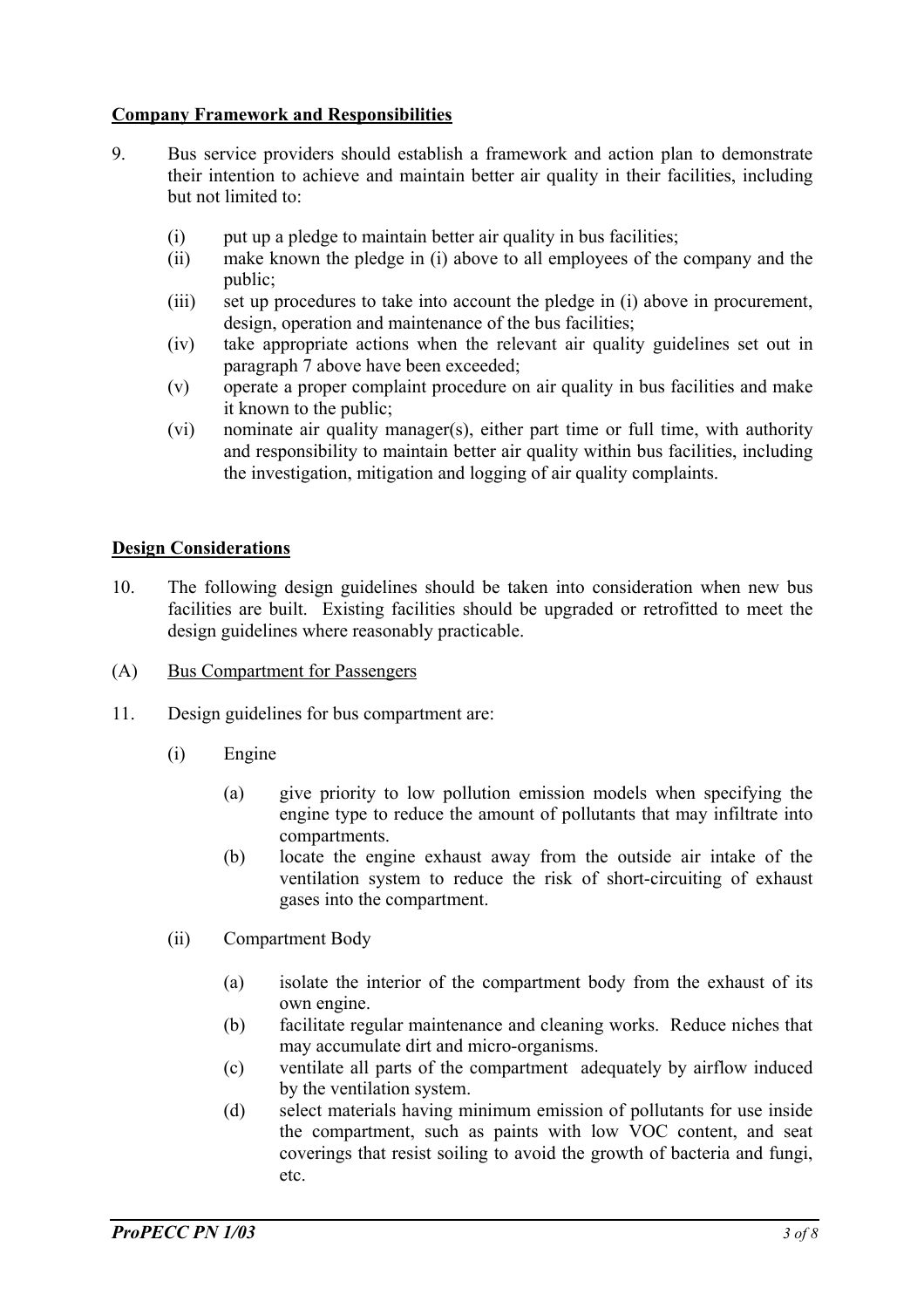- (iii) Ventilation System
	- (a) install induced outside air intake with an on-off damper operable by the captain and provide an on-off damper indicator at a prominent location which is easily recognisable by the captain.
	- (b) locate outside air inlet at high level of the compartment body to avoid intake of air pollutants from adjacent sources.
	- (c) install particulate filters making reference to the relevant ASHRAE standards.
	- (d) install fans of appropriate size, taken into account the expected operational resistance of the filters (prior to filter cleaning or disposal), to deliver the designed flow rate at all times.
	- (e) allow access for regular maintenance and cleaning.
	- (f) design and locate the air outlets and return air grilles so that air can be evenly distributed throughout the compartment for flushing all parts and yet avoiding excessive draughts on passengers.
	- (g) install adjustable vanes with air flow control dampers for air outlets with air stream directly impinging on the passengers.
	- (h) design the outside air ventilation rate based on the licensed maximum passenger carrying capacity to meet the relevant air quality guidelines in Paragraph 7 above.
- (B) Station
- 12. Design guidelines for stations are:
	- (i) Ventilation System
		- (a) design the outdoor air supply flow rate and the ventilation rate based on the designed passenger transfer rate to meet the air quality guidelines set out in Paragraph 7 above.
		- (b) install particulate filters at the outside air inlet and, if needed, at the recirculated path. Efficiency of the filters should follow the "General Specification for Air Conditioning, Refrigeration, Ventilation and Central Monitoring and Control System Installation" published by the Architectural Services Department or the relevant ASHRAE standards.
		- (c) install fans of appropriate size, taken into account the expected final resistance of the filters (prior to filter cleaning or disposal), to deliver the designed flow rate at all times.
		- (d) ensure that there will be no short-circuiting of foul air in the system and no reduction in outdoor and total supply air quantity due to by-pass away from intended air paths.
		- (e) install duty fans for minimum outside air and for total supply air for air-conditioning purposes. Outside air fans sized for 100% supply air (free cooling fans), individual supply air fans, return air fans and exhaust air fans should be considered, as usually they provide better system performance and flexibility with air circulation and recirculation.
		- (f) take into account the expected latent heat load in calculating the cooling capacity of the primary air units and air-handling units. Construct equipment with adequate numbers of rows of cooling coils for the required duty. Avoid condensation and cold spots by careful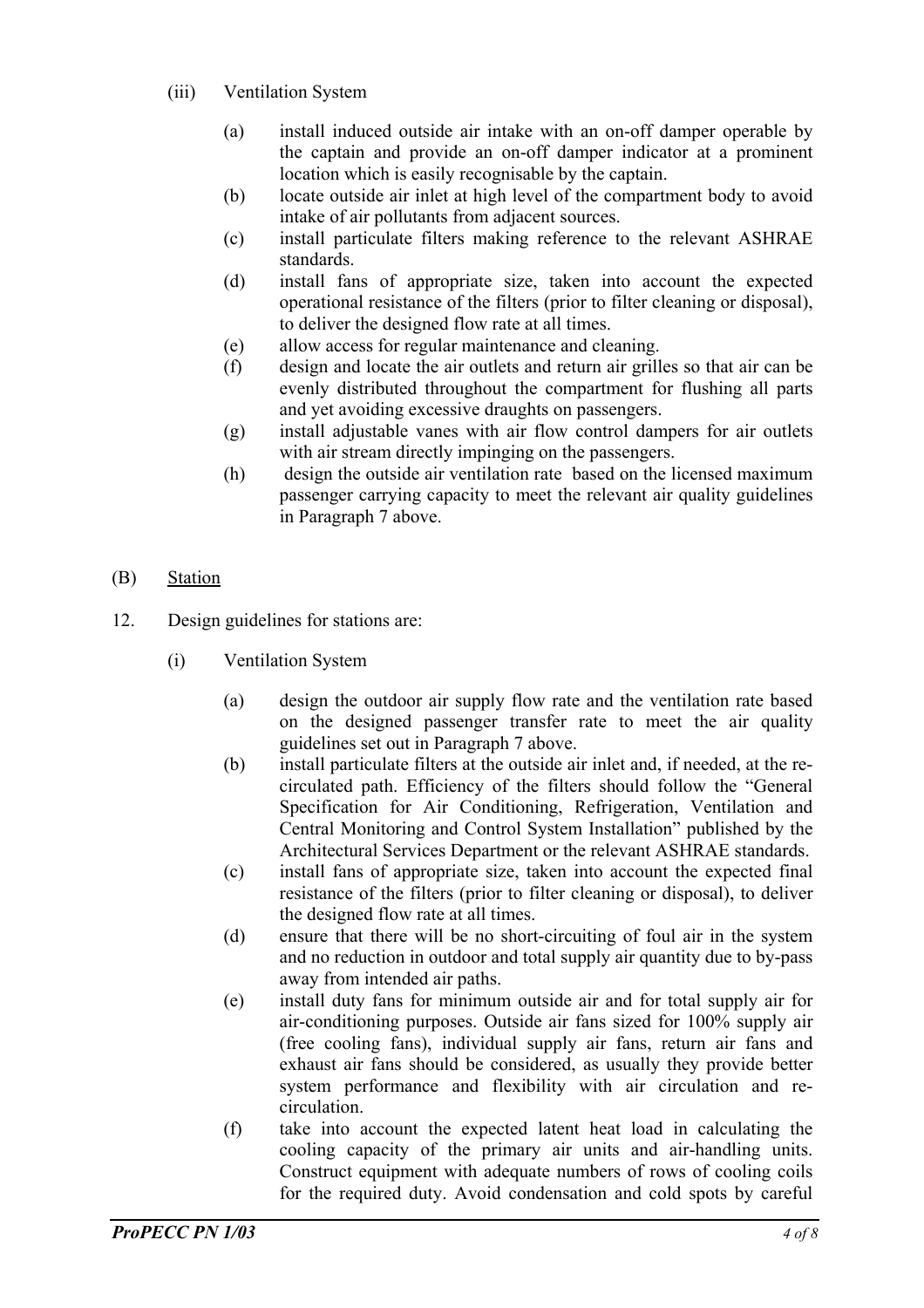planning of the air distribution and the temperature set points. Reference shall be made to the relevant ASHRAE standards.

- (g) allow access for regular maintenance and cleaning of the ductwork and cooling coils, and cleaning and replacement of the particulate filters.
- (h) install a separate exhaust at kiosks if they are expected to emit excessive amount of air pollutant.
- (i) provide a dedicated air cleaner or exhaust connections for temporary renovation sites within stations to avoid dispersal of pollutants if significant amounts of pollutants are expected.
- (ii) Plumbing and Drainage System
	- (a) use durable materials for piping, valves and drains to avoid leakage and odour.
	- (b) provide drainage for underground water seepage and condensation to avoid accumulation of water.
	- (c) provide dedicated exhaust systems to areas that are considered to have higher risk of odour problems such as toilets, sump pits and culverts.
- 13. In general, bus service providers should use environmentally friendly materials in all bus facilities. If the use of any materials, which emit harmful pollutants or odour is unavoidable, the pollutants should either be baked out before the materials are put into service, or the concentration of the pollutant should be controlled at an acceptable level by operating the environmental control system in an appropriate mode (details are in Annex B).

#### **Operational Practices**

- 14. The following good operational practices should be adopted:
	- (i) shut the outside air damper when the bus is traversing polluted areas, during congestion or when in tunnels.
	- (ii) operate the environmental control system in an appropriate mode such that the relevant air quality guidelines in Paragraph 7 will be met.

#### **Monitoring, Inspection and Maintenance Requirements**

- 15. Sampling for compliance checking of carbon dioxide:
	- (i) all bus stations should be selected.
	- (ii) at least 10% of the bus fleet of the same model or such percentage as determined by the air quality manager(s) based on statistical method should be selected.
- 16. Inspection frequency:
	- (i) monitor 1-hour average concentration of carbon dioxide during normal operations at peak hours at least once a year.
	- (ii) check the ventilation rate or ventilation system in bus compartments for passengers in the workshop at least once every three years.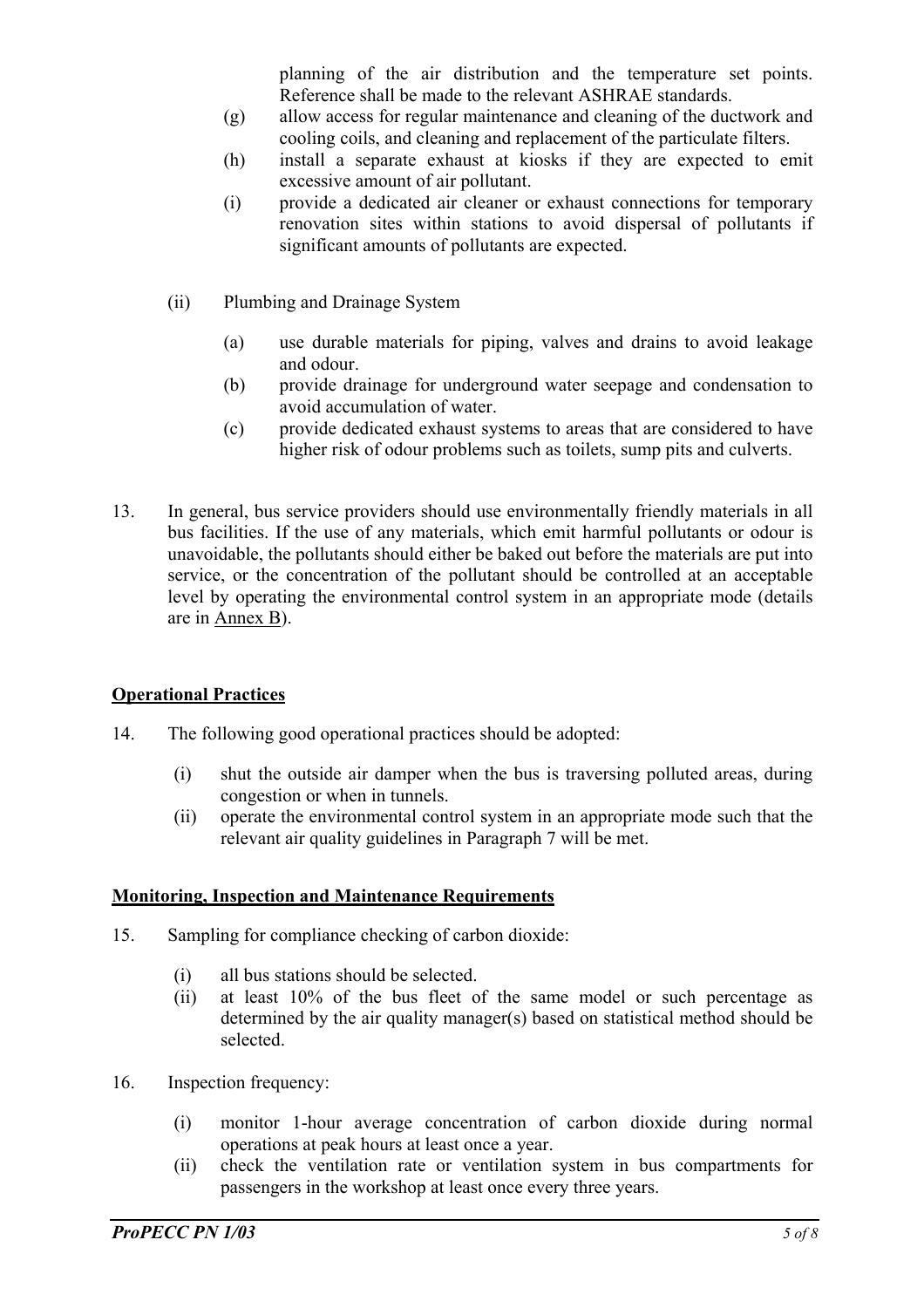- 17. When the relevant air quality guidelines in Paragraph 7 above are exceeded, the air quality manager(s) should conduct investigation and suggest mitigation measures to ensure the compliance of the relevant guidelines.
- 18. The air quality manager(s) should develop a cleaning programme to remove dirt and rubbish, avoid water or damp materials, and remove stains, bacteria and mould growth, etc. The programme should cover, but not limited to, the following:
	- (i) regular cleaning and replacement of air filters in ventilation systems of the bus facilities;
	- (ii) regular (or at such interval as recommended by manufacturers) cleaning of cooling coils, drain pans and those accessible air ducts in bus compartments for passengers. Use a high suction power vacuum cleaner with HEPA filters or other equivalent equipment as determined by the air quality manager(s) in order to avoid dust being returned to the compartment;
	- (iii) adequate purging of areas including air ducts and cooling coils that have undergone cleaning procedure or fumigation with outdoor air before the stations/buses are returned to service; and
	- (iv) keeping cleaning records for individual buses and stations.

#### Enquiries

19. Please contact the Air Policy Group of the Environmental Protection Department (Telephone: 2594 6262, Facsimile: 2827 8040) for enquiries on managing air quality in bus facilities.

> (Robert J.S. Law) Director of Environmental Protection

Environmental Protection Department 28/F Southorn Centre 130 Hennessy Road Wan Chai, Hong Kong.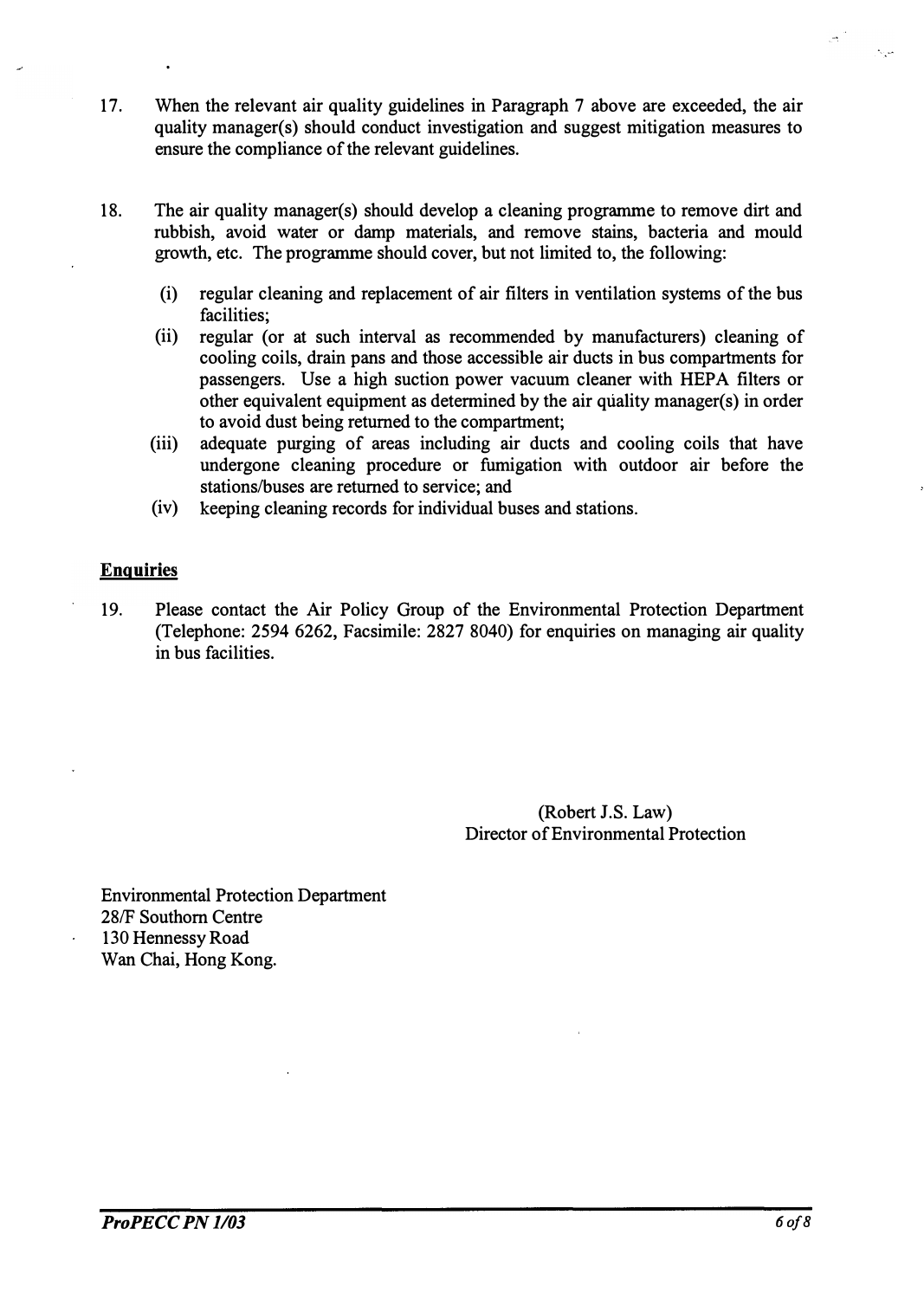# **Thermal Comfort**

- 1. Air temperature and relative humidity are indicators of thermal comfort conditions which influence the perception of air quality in bus facilities. For example, cold drafts are frequently a cause of passenger complaints and high relative humidity encourages the proliferation of bacteria and fungi.
- 2. The recommended air temperature range is 20 to  $28^{\circ}$ C and the recommended relative humidity range is 40 to 70%, or such comfortable ranges as recommended by the air quality manager(s), taking into consideration the preference of the passengers as indicated in any opinion surveys carried out from time to time.
- 3. Although the thermal comfort conditions in buses and bus stations could be influenced by the outside weather conditions, the bus operators should endeavour to design, operate and maintain the environmental control systems on board to achieve the recommended ranges of air temperature and relative humidity under normal operating modes of their new facilities. For existing facilities, they should be upgraded or retrofitted to meet the recommended ranges of air temperature and relative humidity, where reasonably practicable.